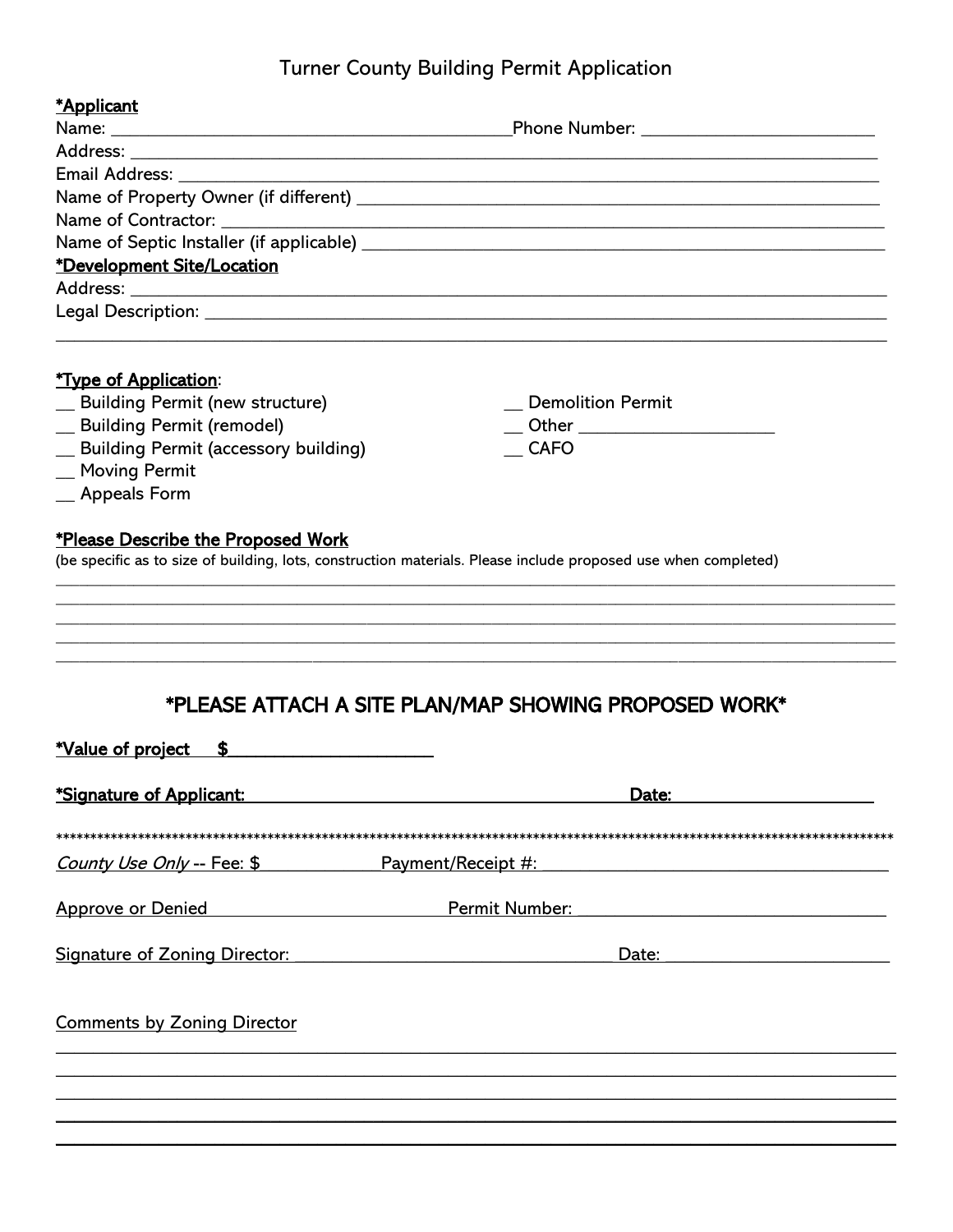# Building Permit Process/ Application

- o Complete application in full
- o Provide site plan, guidelines on second page.
- o Pay Fee, see second page for fee amount.
- o Zoning Director will review permit and call with any questions.
- o If approved, the permit will be mailed to you, emailed, or you may pick it back up.
- o If you need it within the same day or would like to visit with Zoning, please call ahead and set up a time with Daisy.
- o Pick up/ Drop Off Located in Turner County Courthouse (Equalization Office)

Please Circle how you want it returned:

Pick up **Email** Mail

Contact Information:

Daisy Johnson

Zoning Director

605-297-3024

[zoning@turnercountysd.org](mailto:zoning@turnercountysd.org)

PO BOX 309

Parker, SD 57053